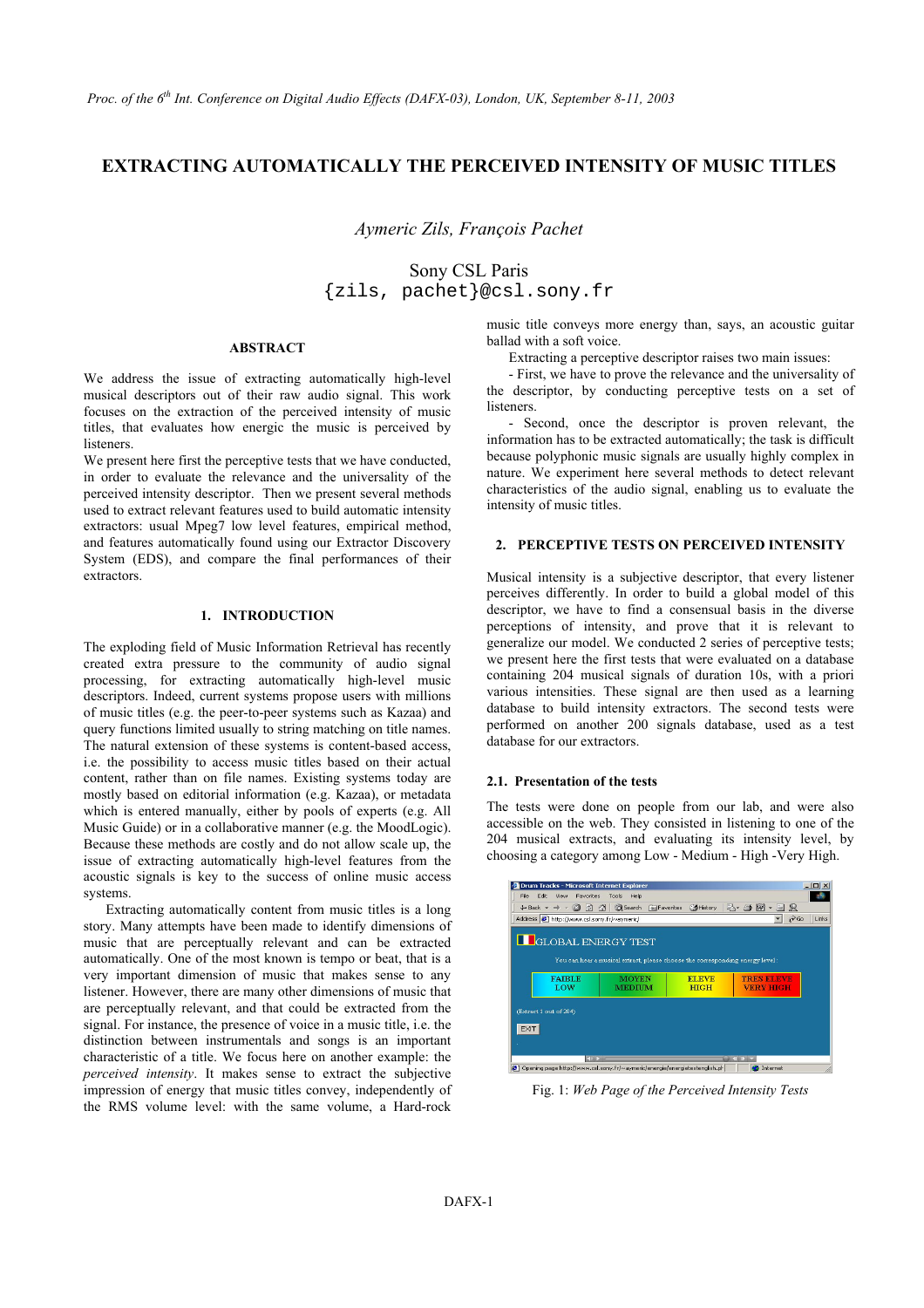## **2.2. Results**

We obtained more than 2600 answers, that corresponds to approximately 12-13 answers for each title of the database.

Then a general perceived intensity value is computed for each title of the database, by removing the extreme results, assigning a numeric value for each energy level (normalized between 0 for 'Low' and 1 for 'Very High'), and taking the mean value on all listeners. To evaluate the relevance of this intensity value, we compute the standard deviation of the results for all the listeners: for 200 titles (98%), the standard deviation is less than the distance between two successive categories (0.33), so the mean value is assumed to be a correct evaluation of their intensity. The other titles are removed from the database, as we consider that their intensity is too subjective to be evaluated.

These final intensity values are then used as learning references to compute our model, and built automatic extractors. We proceed the same on the second series of perceptive tests, in order to build a 200 titles database, used to test these models and extractors.

## **3. EXTRACTING FEATURES FOR INTENSITY USING TRADITIONAL METHOD**

We present here the different methods that were tested to find relevant extractors for the intensity of music titles: combination of low-level features, empirical method, and EDS, our system using a genetic algorithm to build relevant features for given problems. The features are evaluated by computing the correlation between the function values and the perceptive values, by cross-validation on the 200 remaining titles of the learning database.

As a comparison, note that the correlation of a random function is 0.18.

## **3.1. Usual Mpeg7 Audio Features**

We first used a traditional approach to build high-level music descriptors, that consists in combining selected features out of a set of lower-level ones (for example [1]).Since there is no signal processing state of the art in evaluating the perceived intensity, we filled the set with audio descriptors that are known to be relevant for audio description problems, such as those described in Mpeg7 (see [2]). We tested 30 Mpeg7-like features, based on temporal and spectral features among which amplitudes, energies, high-frequency content, spectral flatness, spectral centroïd, and so on...

The most correlated feature is the *spectral skewness*, with a correlation of 0.56, which provided an model error of 16.9% compared to the results of the perceptive tests. The most relevant combination of these features has a correlation of 0.87, with a model error of 12.1%.

### **3.2. Empirical Method**

We had different intuitions on the origin of the intensity of music. The two main intuitions were that the intensity is simply linked to the tempo, or more complexly to the variations of energy of the signal. Several new features were built out of these intuitions: for instance, we used Scheirer's tempo extractor [3],

and studied different signal processing functions describing the signal energy variations. We evaluated the correlation of all these features with the perceptive tests. The most correlated function that we found is:

*Log (Variance (Derivation (Energy (Audio Signal))))* 

with a correlation of 0.57. This function is linked with the amplitude and the frequency of the variations of the signal's raw energy. The tempo, automatically extracted with Eric Scheirer's method, had a correlation of 0.55.

## **4. EXTRACTING FEATURES FOR INTENSITY WITH THE EDS SYSTEM**

EDS (Extractor Discovery System), developed at Sony CSL, is a heuristic-based generic approach for extracting automatically high-level music descriptors from acoustic signals. EDS approach is based on Genetic Programming (see [4]), used to build extraction functions as compositions of basic mathematical and signal processing operators.

## **4.1. Presentation of EDS**

## *4.1.1. Global architecture*

Considering:

- A given description problem: classification or regression (here the evaluation of the global intensity),

- A database of audio signals with the associated perceptive values (normalized intensity here).

EDS consists in 2 steps: (1) genetic search algorithm builds relevant signal processing features for the description problem, and (2) machine learning algorithms build the associated extractors from these features. The global architecture of the system is presented in Fig. 2:



Fig. 2: *EDS Global Architecture*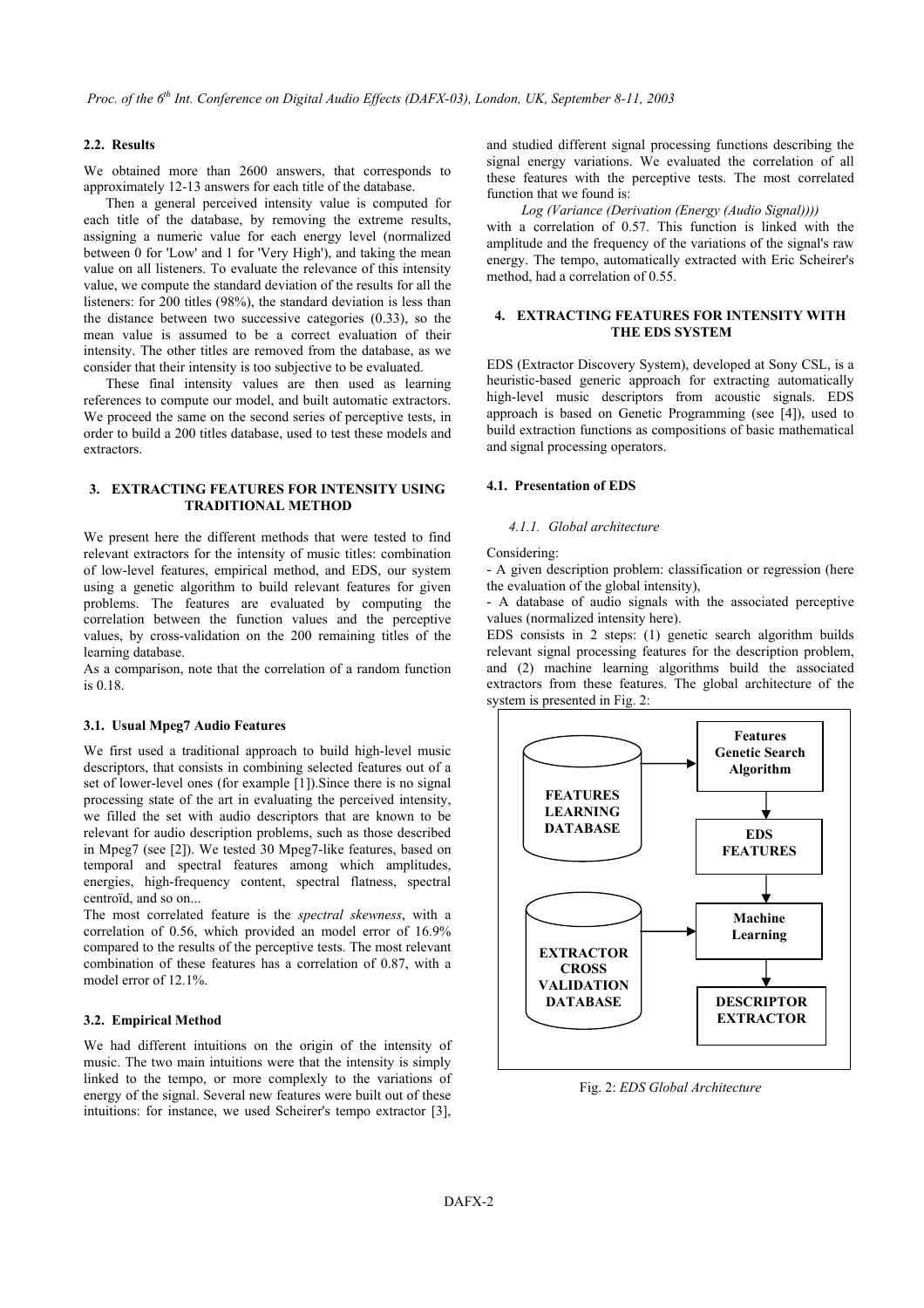In the features genetic search phase, the search is guided by *4.1.5. EDS heuristics*  specialized heuristics that embody knowledge about the signal processing functions built by the system. Signal processing patterns are used in order to control the general function extraction methods. Rewriting rules are introduced to simplify overly complex expressions. In addition, a caching system further reduces the computing cost of each cycle.

### *4.1.2. EDS functions*

EDS builds functions as compositions of signal processing and mathematical operators, such as 'MEAN  $(X)$ ', that takes the mean value of the set  $X$ , or 'HPFILTER  $(X, Fc)'$ , that filters the signal X with a cut-off frequency Fc. For instance:

*MEAN (MAX (FTT (SPLIT (HPFILER (Signal, 1000Hz), 10ms)))* 

- high-pass filters the audio signal at 1000Hz, *4.1.6. EDS genetic search of functions* 

Find the features MAX of the FFT of each frame,<br>
Find the system uses a gene<br>
features, that works as follows:<br>
Find the frames)<br>
teatures, that works as follows:

### *4.1.3. EDS data types*

Typing rules allow to control the input and output types for each operator, and consequently the syntax of the global function. The need for typing is well-known in Genetic Programming, to ensure that the functions generated are at least syntactically correct. Different type systems have been proposed for GP, such as strong typing ([5), that mainly differentiate between the "programming" types of the inputs and outputs of functions.

In EDS, we distinguish data at the level of their "physical new random functions. dimension": For instance, audio signals and spectrum are both vectors of floats, but are different in their dimensions: a signal is a time to amplitude representation, while a spectrum associates frequency to amplitude. Thus, we have 3 "physical" atomics types: time "t", frequency "f", and amplitudes "a", that allows to build more complex types, such as functions (representations from one dimension to another, for example the type of an audio signal [time to amplitude representation] is "t:a"), and vectors (special cases of functions associating an index to a value, for example, a list of time onsets in an audio signal is notated "Vt").

#### *4.1.4. EDS patterns*

This typing system allows to build "generic operators" that stand for one or several random operator(s) whose output type and possible arguments are forced. 3 different generic operator (notated "\*", "!", and "?") stand for 1 or several operator of given output types, with 1 or several given arguments.

These generic operators allow to write functions patterns, that stand for any function satisfying a given signal processing method. For instance, the pattern:

« Apply signal transformations in the temporal domain » (\* t:a)

« Split the resulting signal into frames » (Split)

« Find 1 characteristic value for each frame »  $(! \text{ Va})$ 

« Find 1 relevant characteristic value for the entire signal » (?\_a) This general extraction scheme can be instantiated as:

Sum (Square (Mean (Split (HpFilter (SIGNAL, 1000Hz), 100)))) These patterns can be specified in EDS to guide the search.

Heuristics are vital ingredients to guide the search and a central point in the design of EDS. They represent the know-how of signal processing experts, about functions seen a priori, i.e. before their evaluation. The interest of heuristics is that they both favor a priori interesting functions, and rule out obviously noninteresting ones.

A heuristic in EDS associates a score between 0 and 10 to a potential composition of operators, used to select candidates at all the function creation stages during the search. In addition, heuristics are useful to control the structure of the functions (such as the size of functions), avoid useless combinations of operators (such as redundancies), range constant values, etc...

- then splits the resulting signal into 10ms frames,<br>then takes MAV of the EET of each frame,<br>then takes MAV of the EET of each frame,

- EDS starts with building a random population of functions out of a set of operators. This creation is done in respect with the data types and the heuristics.

- computes the instantiations of the created functions with all the signals in the genetic search database

- evaluates the correlation of the values of the created functions with the values of the perceptive tests,

- selects the most correlated functions in the population,

- applies some genetic transformations on these functions, such as constants variations, mutations, replacements, and cross-over. - creates a new population out of the transformed functions and

- evaluates the new population is evaluated, and so on...

Theoretically, the system stops when a perfect function is found (correlation=1); practically we use the intermediate results (the best functions found since the beginning) as features to build models of intensity.

### *4.1.7. Genetic transformations of functions*

Genetic transformations of functions in EDS are of different types: constants variations, mutations, replacements, cross-over.

Constants variation keeps the structure of the function but applies some slight variations on the constant values. For instance "Mean (HpFilter (Signal, **1500Hz**))" can be transformed into "Mean (HpFilter (Signal, **1400Hz**))".

Replacements replace 1 operator of the function by another operator that handles the same data types. For example, "Mean (**HpFilter** (Signal, 1500Hz))" can be transformed into "Mean (**LpFilter** (Signal, 1500Hz))".

Mutations replace 1 sequence of operators in the function by another sequence that handles the same data types. For example, "**Mean** (HpFilter (Signal, 1500Hz))" can be transformed into ?\_a (!\_Va (Split (\*\_t:a (SIGNAL)))) **Wax (Autocorrelation** (HpFilter (Signal, 1500Hz)))".

stands for: Cross-over replace 1 sequence of operators in a function by another sequence taken from another function, that handles the same data types. For example, a cross-over of "Mean (**HpFilter (Signal, 1500Hz)**)" and "**Max (Autocorrelation** (Signal)))" can be " **Max (Autocorrelation** (**HpFilter (Signal, 1500Hz)**)".